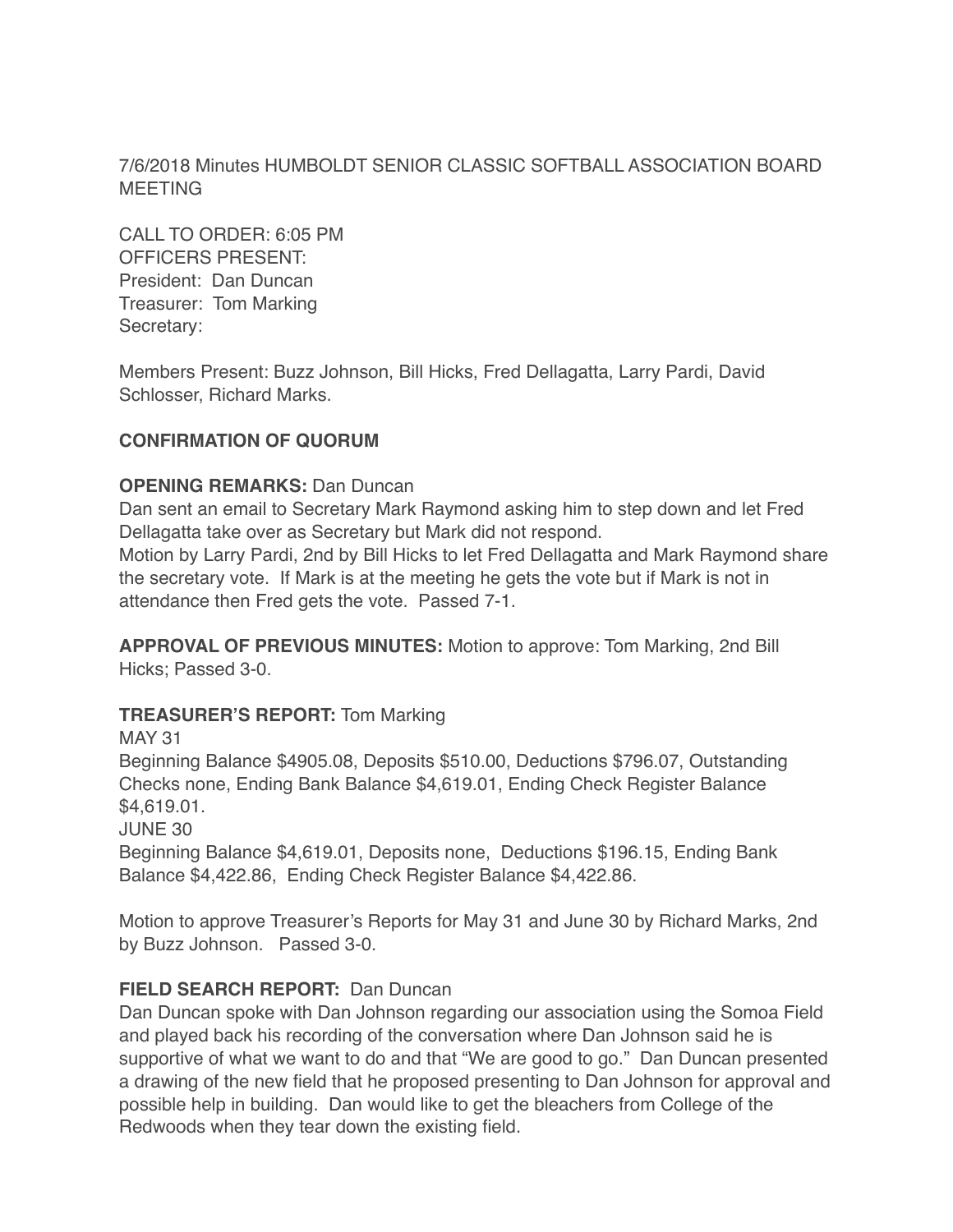Motion by Fred, 2nd by David Schlosser; to send the drawing to Dan Johnson for approval and ask what he could do for us to implement the improvements. Passed Unanimous.

Motion by Bill, 2nd by Richard Marks; to form a Field Committee to oversee the improvements of the Somoa Field to get it ready for next season. Passed Unanimous. Dan Duncan, Bill Hicks and Tom Marking volunteered to be on the Committee.

### **NEW BUSINESS:**

COLLEGE OF THE REDWOODS SPORTS AUCTION DINNER - 8 seats available.

Motion by Bill, 2nd by David Schlosser; to give 2 tickets to the Sports Auction Dinner to the manager of the first place team at the end of the season. Passed Unanimous.

NEXT MEETING - Rescheduled for Monday Aug. 6th to accommodate the schedule of the note taker of the minutes.

CLARIFICATION OF PLAYER REASSIGNMENT - If a player leaves his current team, he/she can be put on the waiting list and go to the team that needs him most. Team assignment will be made by the Commissioner.

TIED GAMES - Proposal by Dan that tied games can be finished to break the tie. Discussion was strongly against playing to break the ties. Decided to leave the ties alone.

JERRY RULE - Applies to one player per team that can not run but still wants to bat. That player can have a runner designated to run for him while he bats. The designated runner must stand at the back stop, 5 feet behind the intersection of the third base line extended to the back stop.

Motion to adopt the Jerry Rule by Richard Marks, 2nd Bill Hicks. Approved 2-1.

RHODY PARADE RECEIPT - \$90.00 receipt for items needed in the Rhody parade was submitted by Bill Hicks.

Motion by Richard Marks, 2nd by Larry Pardi; to reimburse Bill Hicks for his expenditures on the Rhody Parade totaling \$90.00. Passed Unanimous.

TOURNAMENT - Richard Marks is offering to put on a tournament, possibly of the all star draft format inviting some younger guys to experience playing our style of ball.